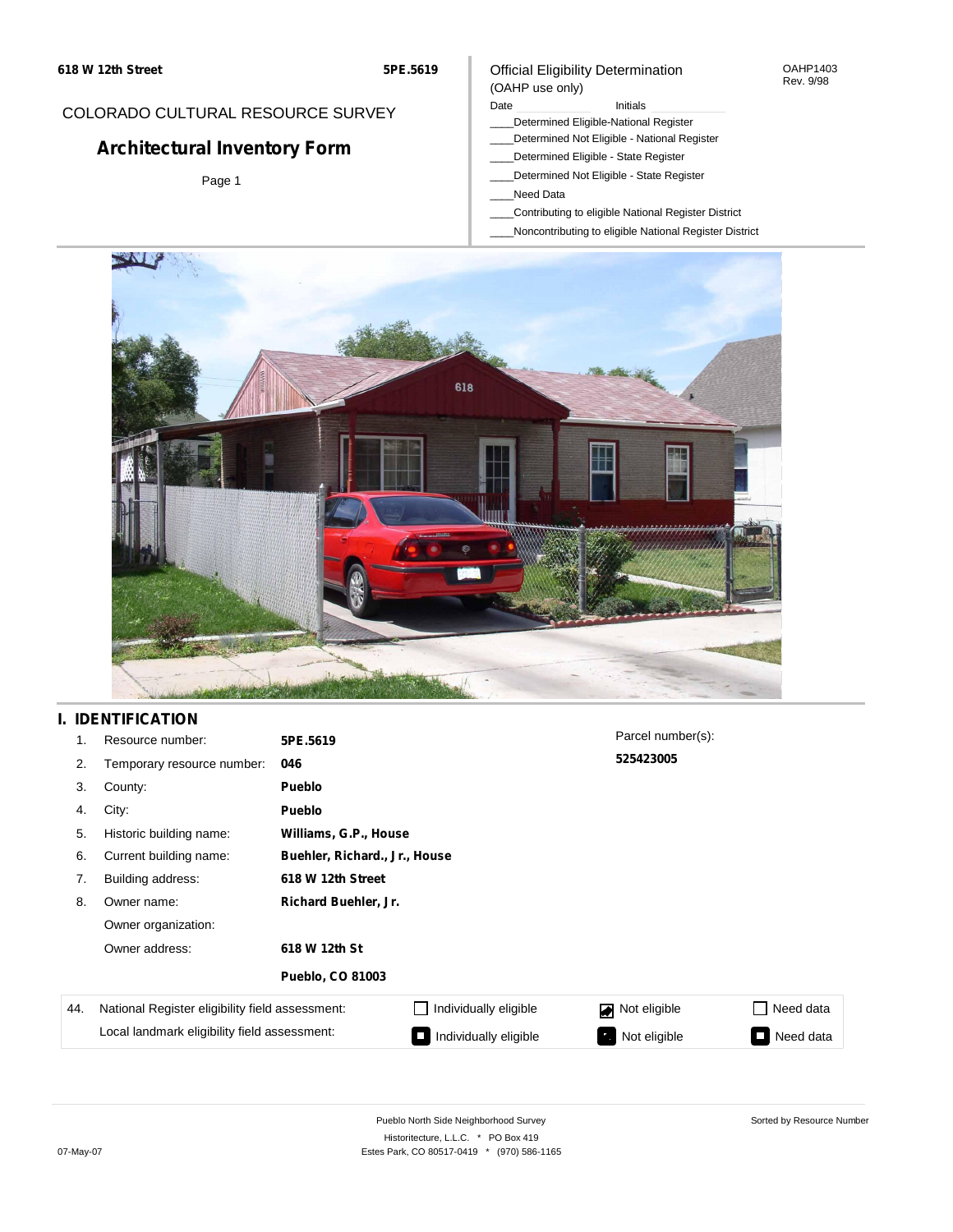Sorted by Resource Number

## **Architectural Inventory Form**

Page 2

### **II. GEOGRAPHIC INFORMATION**

| 9.  | P.M.<br>6th            | Township:<br><b>20S</b>                         | 65W<br>Range:             |
|-----|------------------------|-------------------------------------------------|---------------------------|
|     | 1/4<br>of<br><b>NW</b> | of NW<br><b>SW</b><br>1/4<br>1/4<br>SE<br>of    | of Section<br>1/4<br>25   |
| 10. | UTM reference zone:    | 13                                              |                           |
|     | Easting:               | 533657                                          | Northing:<br>4236506      |
| 11. | USGS quad name:        | <b>Northeast Pueblo</b>                         | 7.5<br>Scale:             |
|     | Year:                  | 1961 (Photorevised 1970 and<br>1974)            |                           |
| 12. | $Lot(s)$ :             | west 7 feet of Lot 5 and all of Lot 6; Block 43 |                           |
|     | Addition:              | <b>County Addition</b>                          | Year of addition:<br>1869 |

13. Boundary description and justification:

The parcel, as described above, contains but does not exceed the land historically associated with this property.

Metes and bounds exist:

П

### **III. ARCHITECTURAL DESCRIPTION**

| 14. | Building plan (footprint, shape):    | <b>Rectangular Plan</b>              |                       |
|-----|--------------------------------------|--------------------------------------|-----------------------|
|     | Other building plan descriptions:    |                                      |                       |
| 15. | Dimensions in feet (length x width): | 864 square feet                      |                       |
| 16. | Number of stories:                   | 1                                    |                       |
| 17. | Primary external wall material(s):   | <b>Brick</b>                         | Other wall materials: |
|     |                                      | <b>Wood/Vertical Siding</b>          |                       |
| 18. | Roof configuration:                  | <b>Gabled Roof/Side Gabled Roof</b>  |                       |
|     | Other roof configurations:           |                                      |                       |
| 19. | Primary external roof material:      | <b>Asphalt Roof/Composition Roof</b> |                       |
|     | Other roof materials:                |                                      |                       |
| 20. | Special features:                    | Fence                                |                       |
|     |                                      | <b>Car Port</b>                      |                       |
|     |                                      | Porch                                |                       |

#### 21. General architectural description:

Oriented to the north, this house rests on a concrete foundation. A tan, Roman brick veneer clads the exterior walls. From the foundation to just above the window sills, the bricks are painted red. A vertical wood siding, painted-red and with a scalloped bottom edge, covers the face of all gables. A single-car, shed-roofed carport extends from the east elevation. It consists of a simple, wood frame, and a roof of corrugated, metal sheets. Windows are generally 6-over-6-light, double-hung sash, with white vinyl frames and red-painted wood surrounds. Some windows, particularly those in the rear (south) elevation, have wood frames. The windows have brick sills. A 12-beside-12-light, fixed-frame window opens in the east end of the front (north) façade. A front-gabled porch protrudes from the eastern third of the house. It has a concrete floor and red-painted, wood, turned balusters and supports. A single, concrete step approaches the porch near its west end. The principal doorway opens east of center in the front (north) façade. It hosts a white, 6-panel metal door, with a fanlight. A white, aluminum-frame storm door protects it. Another doorway opens east of center in the rear (south) elevation. It hosts a three-panel, 4-light, glass-inwood-frame-door, painted pink. Above the door is a small shed-roofed hood. This doorway provides access to a concrete porch off the southeast corner of the house. Red-gray, interlocking asphalt shingles cover the side-gabled roof. The eaves do not **overhang, but the fascia is red-painted wood.**

22. Architectural style:

#### **Modern Movements/Moderne**

Pueblo North Side Neighborhood Survey Historitecture, L.L.C. \* PO Box 419 07-May-07 **Estes Park, CO 80517-0419** \* (970) 586-1165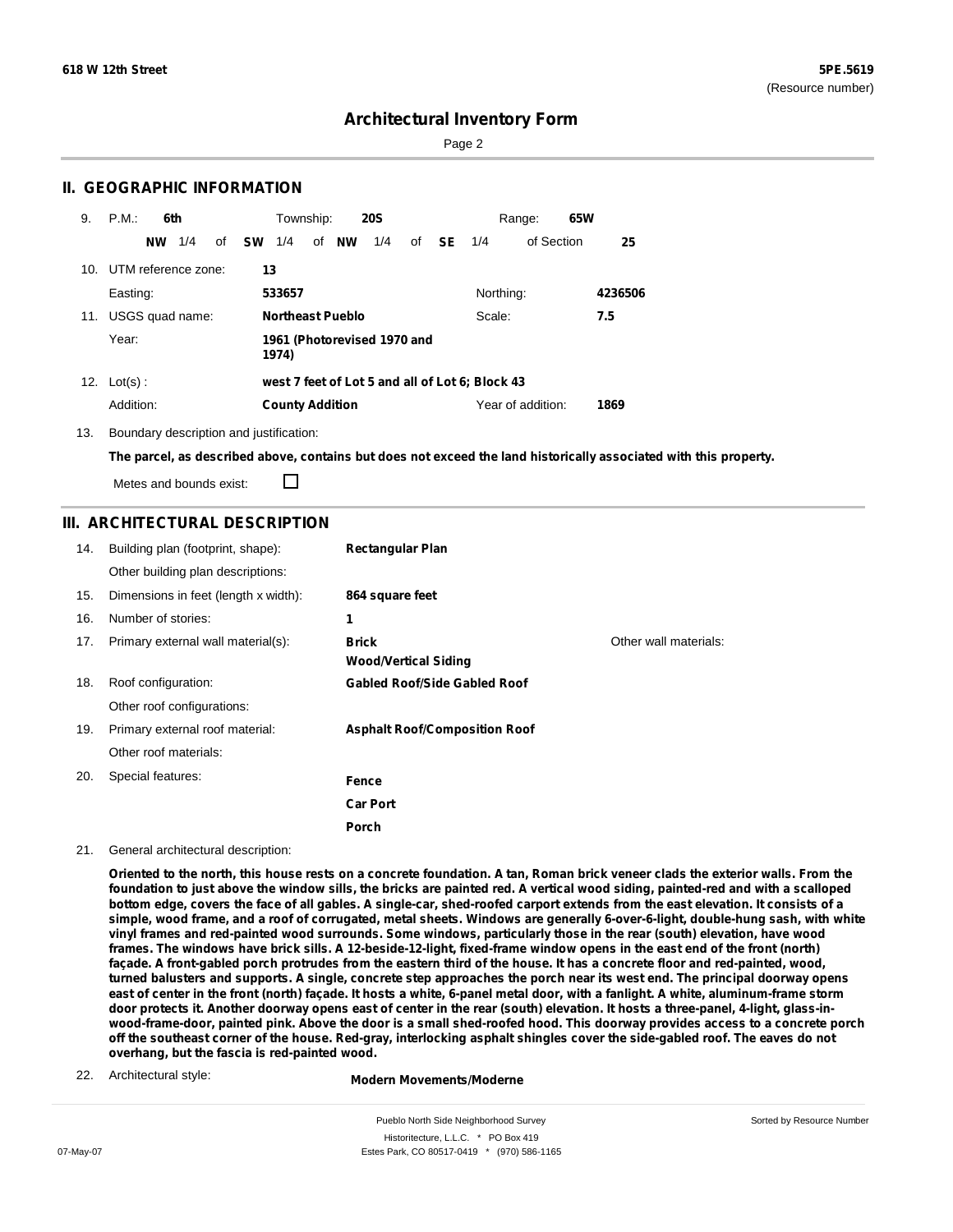Sorted by Resource Number

# **Architectural Inventory Form**

Page 3

Other architectural styles:

**Building type: Ranch Type** 

23. Landscape or special setting features:

This property is located on terrain sloping downward from north to south, with an elevation of around 4,700 feet above mean sea level. The neighborhood features modest, one- and two-story houses. This property is located on the south side of West 12th Street, an east-west-oriented thoroughfare. It is situated between 616 West 12th Street, to the east, and 624 West 12th Street to the west. A concrete driveway along the east edge of the property connects the street to a carport on the northeast corner of the house. A grass strip separates the sidewalk from the street. Surrounding the house is a planted-grass yard, with **mature landscaping. A chain-link fence encloses the property.**

#### 24. Associated buildings, features or objects:

1 : Type: **Garage**

Describe: **A 2-car garage is located near the southwest corner of the property. Oriented to the south, the garage rests on a concrete slab. The walls consist of concrete blocks, tinted red from the foundation up approximately 54 inches. Pink-painted, vertical wood siding, with a scalloped bottom edge, covers the gables. Dominating the front (south) elevation is a pair of garage doorways. The east doorway hosts a fiberglass, overhead-retractable garage door. Whitepainted, vertical beadboard encloses the west doorway. A white-painted, 4-panel, 1-light door opens in the north end of the east elevation. Red-gray, interlocking asphalt shingles cover the front-gabled roof.**

### **IV. ARCHITECTURAL HISTORY**

| 25. | Date of Construction:  | Estimate:                        | Actual: | 1953                                                                                          |
|-----|------------------------|----------------------------------|---------|-----------------------------------------------------------------------------------------------|
|     | Source of Information: |                                  |         | Pueblo County Office of Tax Assessor. Property information card [internet].                   |
| 26. | Architect:             | unknown                          |         |                                                                                               |
|     | Source of information: |                                  |         |                                                                                               |
| 27. | Builder:               | unknown                          |         |                                                                                               |
|     | Source of information: |                                  |         |                                                                                               |
| 28. | Original Owner:        | G.P. Williams                    |         |                                                                                               |
|     | Source of information: | Co. consulted 1886 through 2003. |         | Pueblo City Directory. Pueblo, Co.; Salt Lake City; Kansas City, Mo.; and others: R.L. Polk & |

29. Construction history:

According to Pueblo County tax records and other sources, this building was constructed in 1953. An analysis of the form, style, and materials corroborates this date. It was one of a series of 4 ranch-type houses constructed at about the same time. The other properties are 610, 612, and 616 West 12th Street (5PE.5615, 5PE.5616, and 5PE.5618). Windows and doors have **recently been replaced, and the front porch does not appear to be original.**

| 30. | Location: original   |                            | Date of move(s):       |  |
|-----|----------------------|----------------------------|------------------------|--|
|     |                      | V. HISTORICAL ASSOCIATIONS |                        |  |
| 31. | Original use(s):     |                            | <b>Single Dwelling</b> |  |
| 32. | Intermediate use(s): |                            | <b>Single Dwelling</b> |  |
| 33. | Current use(s):      |                            | <b>Single Dwelling</b> |  |

- **Residence** Site type(s): 34.
- Historical background: 35.

The first owner and resident of this house, constructed in 1953, was G.P. Williams. Margaret Friesch owned it in early 1980s, selling it to Rodney E. and Rita J. Pike in 1984. A decade later, the Pikes sold the house and lot to Alice P. Spear. In July 1999,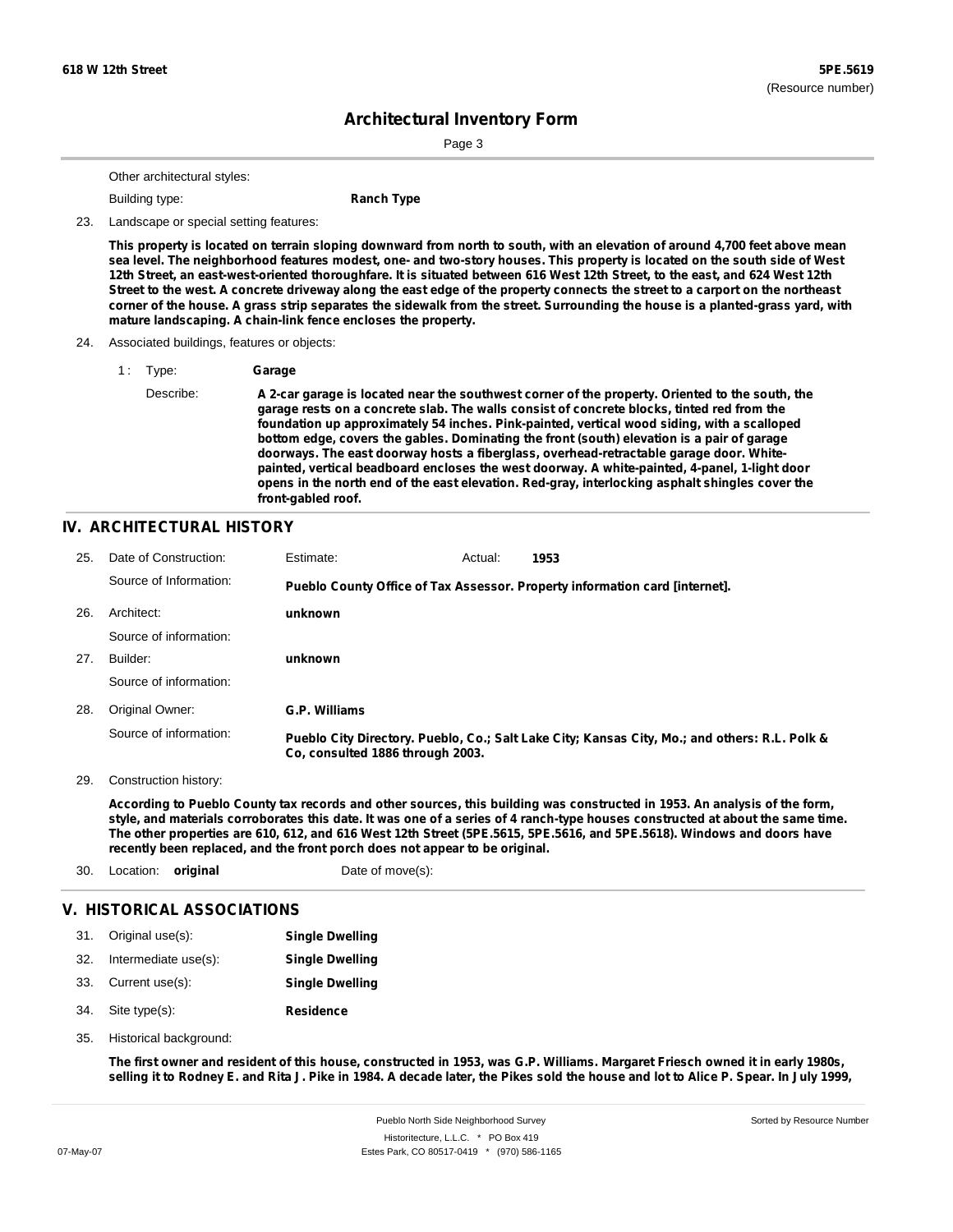Page 4

Richard and Gary D. Buehler bought the property from Spear. Richard Buehler, Jr., the current owner and resident, obtained **sole ownership of the property in August 1999.**

### 36. Sources of information:

**Pueblo City Directory. Pueblo, Co.; Salt Lake City; Kansas City, Mo.; and others: R.L. Polk & Co, consulted 1886 through 2003.**

**Pueblo County Office of Tax Assessor. Property information card [internet].**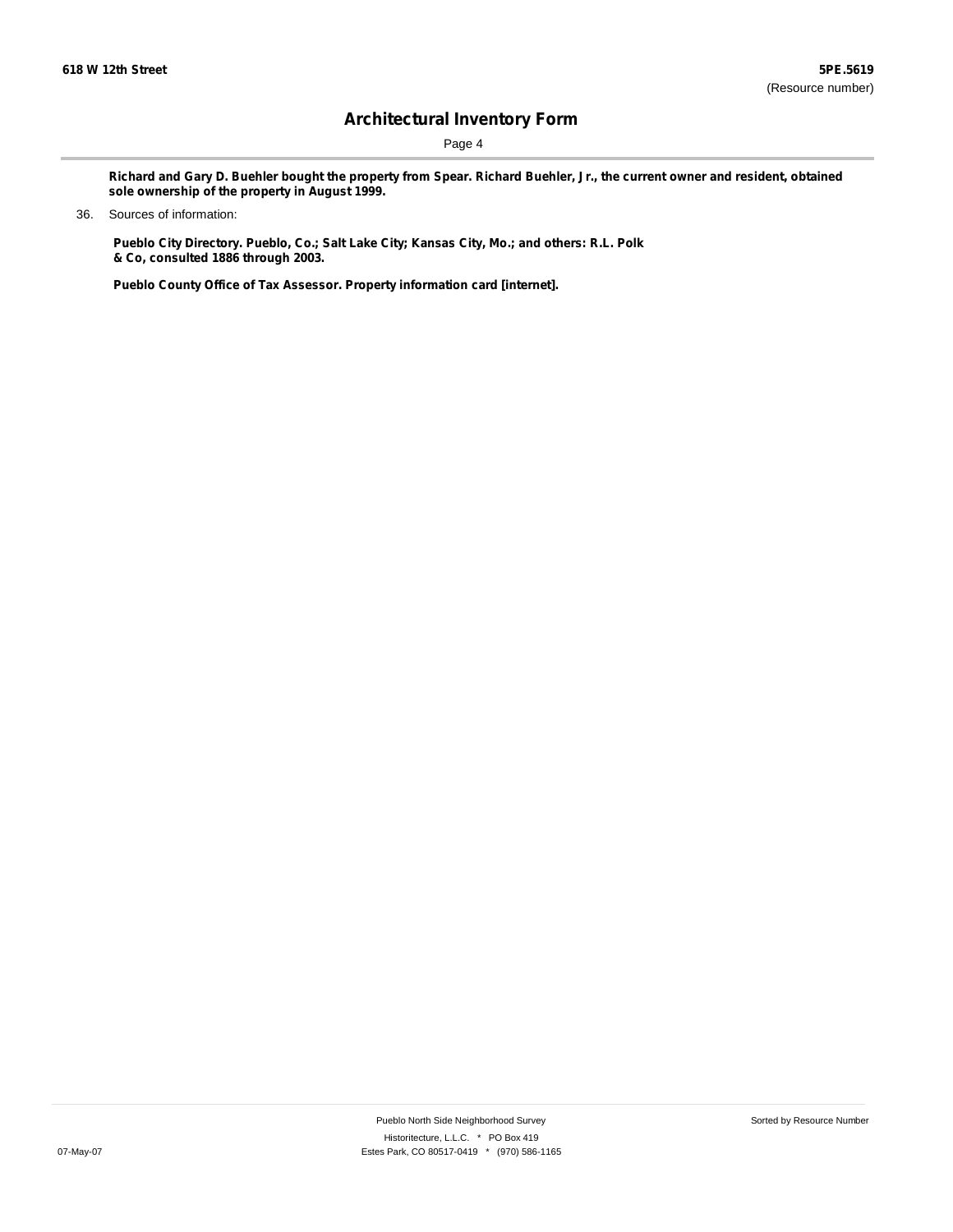Sorted by Resource Number

# **Architectural Inventory Form**

Page 5

|     | <b>VI. SIGNIFICANCE</b>                                                                                                                                                                        |
|-----|------------------------------------------------------------------------------------------------------------------------------------------------------------------------------------------------|
| 37. | Local landmark designation:<br>Yes $\Box$<br>No.<br>HE 2                                                                                                                                       |
|     | Designation authority:                                                                                                                                                                         |
|     | Date of designation:                                                                                                                                                                           |
| 38. | Applicable National Register criteria:                                                                                                                                                         |
|     |                                                                                                                                                                                                |
|     | A. Associated with events that have made a significant contribution to the broad pattern of our history.<br>B. Associated with the lives of persons significant in our past.<br>$\blacksquare$ |
|     | C. Embodies the distinctive characteristics of a type, period, or method of construction, or represents the work<br>П                                                                          |
|     | of a master, or that possess high artistic values, or represents a significant and distinguished entity whose<br>components may lack individual distinction.                                   |
|     | D. Has yielded, or may be likely to yield, information important in history or prehistory.                                                                                                     |
|     | Qualifies under Criteria Considerations A through G (see manual).<br>$\sim$                                                                                                                    |
|     | Does not meet any of the above National Register criteria.<br>₩                                                                                                                                |
|     | <b>Pueblo Standards for Designation:</b>                                                                                                                                                       |
|     | 1a. History                                                                                                                                                                                    |
|     | Have direct association with the historical development of the city, state, or nation; or<br>$\mathbf{r}_\perp$                                                                                |
|     | 1b. History                                                                                                                                                                                    |
|     | Be the site of a significant historic event; or<br>$\blacksquare$                                                                                                                              |
|     | 1c. History                                                                                                                                                                                    |
|     | Have direct and substantial association with a person or group of persons who had influence on society.<br>$\overline{\phantom{a}}$                                                            |
|     | 2a. Architecture                                                                                                                                                                               |
|     | Embody distinguishing characteristics of an architectural style or type; or<br>$\mathcal{L}_{\mathcal{A}}$                                                                                     |
|     | <u>2b. Architecture</u>                                                                                                                                                                        |
|     | Be a significant example of the work of a recognized architect or master builder, or<br>$\Box$                                                                                                 |
|     | 2c. Architecture                                                                                                                                                                               |
|     | Contain elements of architectural design, engineering, materials, craftsmanship, or artistic merit which represent a<br>$\Box$<br>significant or influential innovation;                       |
|     | 2d. Architecture                                                                                                                                                                               |
|     | Portray the environment of a group of people or physical development of an area of the city in an era of history<br>$\Box$<br>characterized by a distinctive architectural style.              |
|     | 3a. Geography                                                                                                                                                                                  |
|     | Have a prominent location or be an established, familiar, and orienting visual feature of the contemporary city, or                                                                            |
|     | 3b. Geography                                                                                                                                                                                  |
|     | Promote understanding and appreciation of Pueblo's environment by means of distinctive physical characteristics<br>or rarity; or                                                               |
|     | 3c. Geography                                                                                                                                                                                  |
|     | Make a special contribution to Pueblo's distinctive character.<br>$\Box$                                                                                                                       |
|     | <b>Not Applicable</b>                                                                                                                                                                          |
|     | Does not meet any of the above Pueblo landmark criteria.<br>$\overline{\phantom{a}}$                                                                                                           |
| 39. | Area(s) of Significance:<br><b>Not Applicable</b>                                                                                                                                              |
| 40. | Period of Significance:<br>n/a                                                                                                                                                                 |
| 41. | National:<br>Level of significance:<br>State<br>Local<br>$\sim$<br>□                                                                                                                           |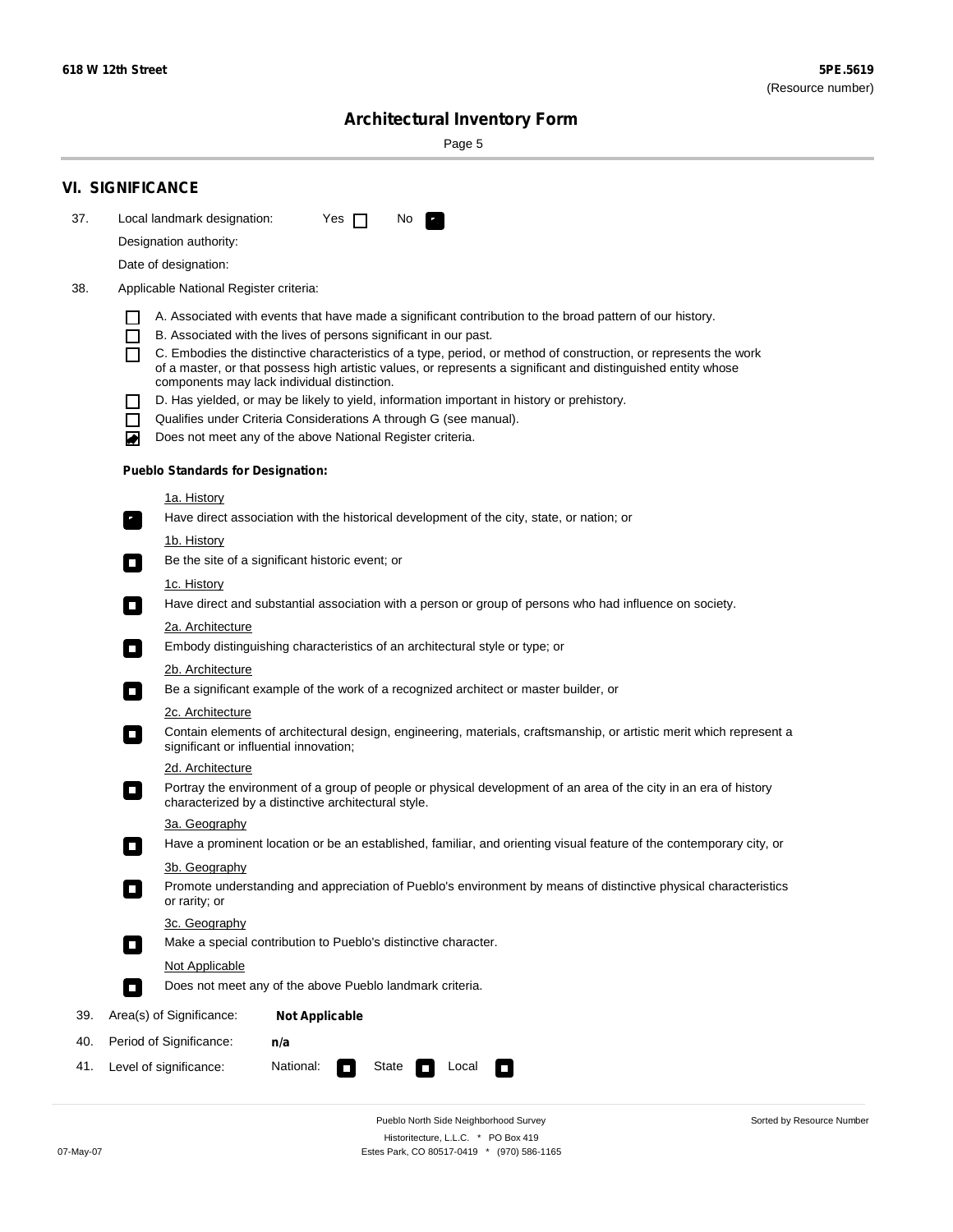Page 6

#### 42. Statement of significance:

This property is historically significant under Pueblo Local Landmark criterion 1A for its association with the final period in the development of Pueblo's North Side Neighborhood, representing post-World War II construction on the remaining vacant lots. However, the levels of architectural and historical significance, combined with physical integrity, are not to the extent that this property would qualify for individual listing in the National Register of Historic Places, the Colorado State Register of Historic Properties, or as a City of Pueblo Landmark. Nonetheless, it is a contributing resource within any potential **historic district.**

43. Assessment of historic physical integrity related to significance:

Constructed in 1953, this house exhibits a moderate of physical integrity relative to the seven aspects of integrity as defined by the National Park Service and the Colorado Historical Society: location, setting, design, materials, workmanship, feeling, and association. The replacement of the original windows, doors, and the front porch have impacted integrity by removing some character-defining features. Yet the basic form and, particularly, its principal façade remain intact. This building retains **sufficient physical integrity to convey its significance.**

### **VII. NATIONAL REGISTER ELIGIBILITY ASSESSMENT**



Yes Yes

**The Second Second** 

No **DI**N/A No  $\blacksquare$  N/A  $\blacksquare$ 

**cultural climates. As well, the neighborhood is distinctive because it appears to have evolved independently of the area's dominant industry, steel manufacturing.**

If there is National Register district potential, is this building contributing:

If the building is in existing National Register district, is it contributing: 46.

### **VIII. RECORDING INFORMATION**

| 47. | Photograph numbers): | <b>CD-ROM Photo Disc: North Side Photos</b><br>File Name(s): 12thstw618                                                       |
|-----|----------------------|-------------------------------------------------------------------------------------------------------------------------------|
|     | Negatives filed at:  | <b>Special Collections</b><br><b>Robert Hoag Rawlings Public Library</b><br>100 East Abriendo Avenue<br>Pueblo, CO 81004-4290 |
| 48. | Report title:        | <b>Pueblo North Side Neighborhood Survey</b>                                                                                  |
| 49. | $Date(s)$ :          | 06/20/05                                                                                                                      |
| 50. | Recorder(s):         | <b>Adam Thomas</b>                                                                                                            |
| 51. | Organization:        | Historitecture, L.L.C.                                                                                                        |
| 52. | Address:             | <b>PO Box 419</b>                                                                                                             |
|     |                      | Estes Park, CO 80517-0419                                                                                                     |
| 53. | Phone number(s):     | (970) 586-1165                                                                                                                |
|     |                      |                                                                                                                               |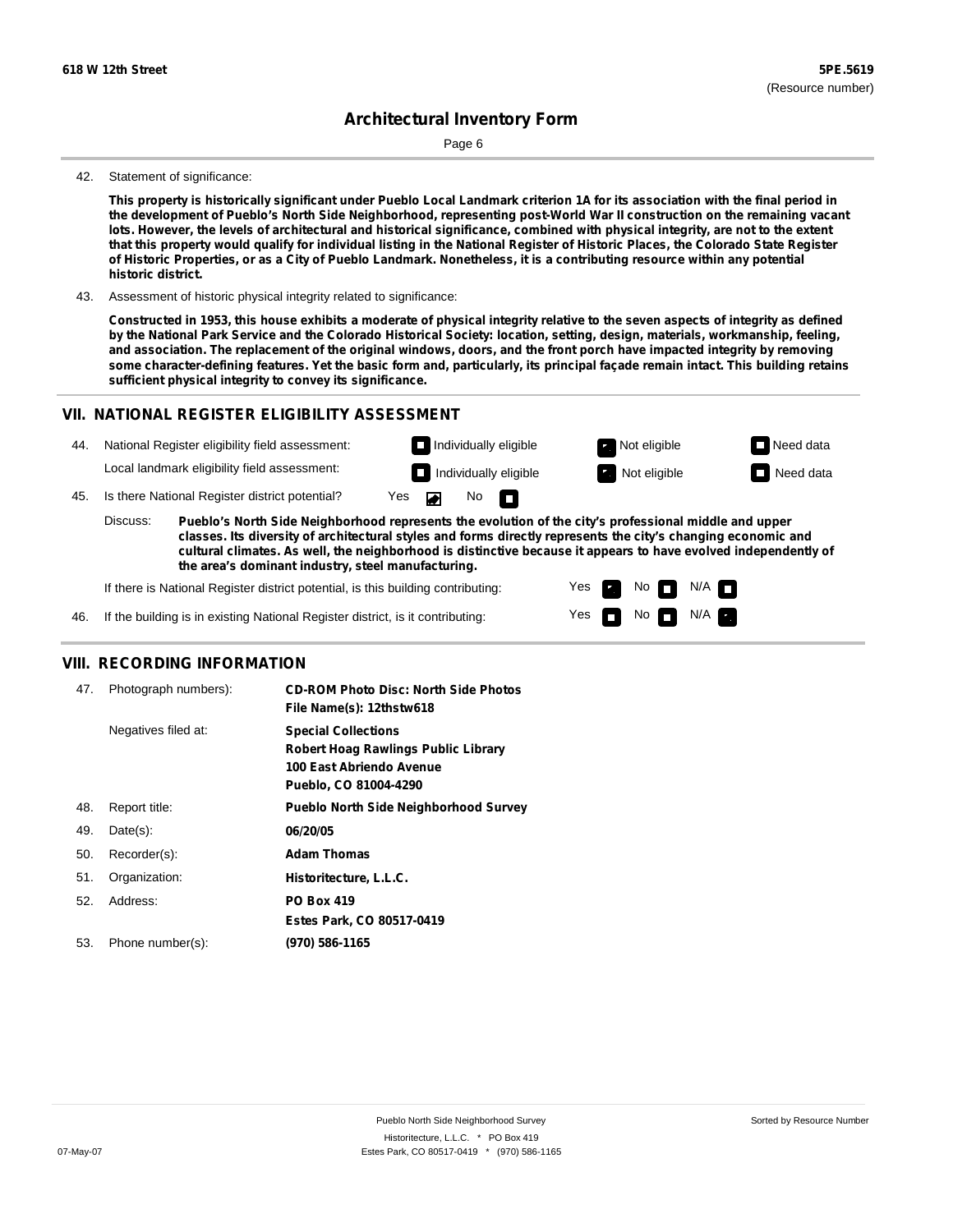Page 7